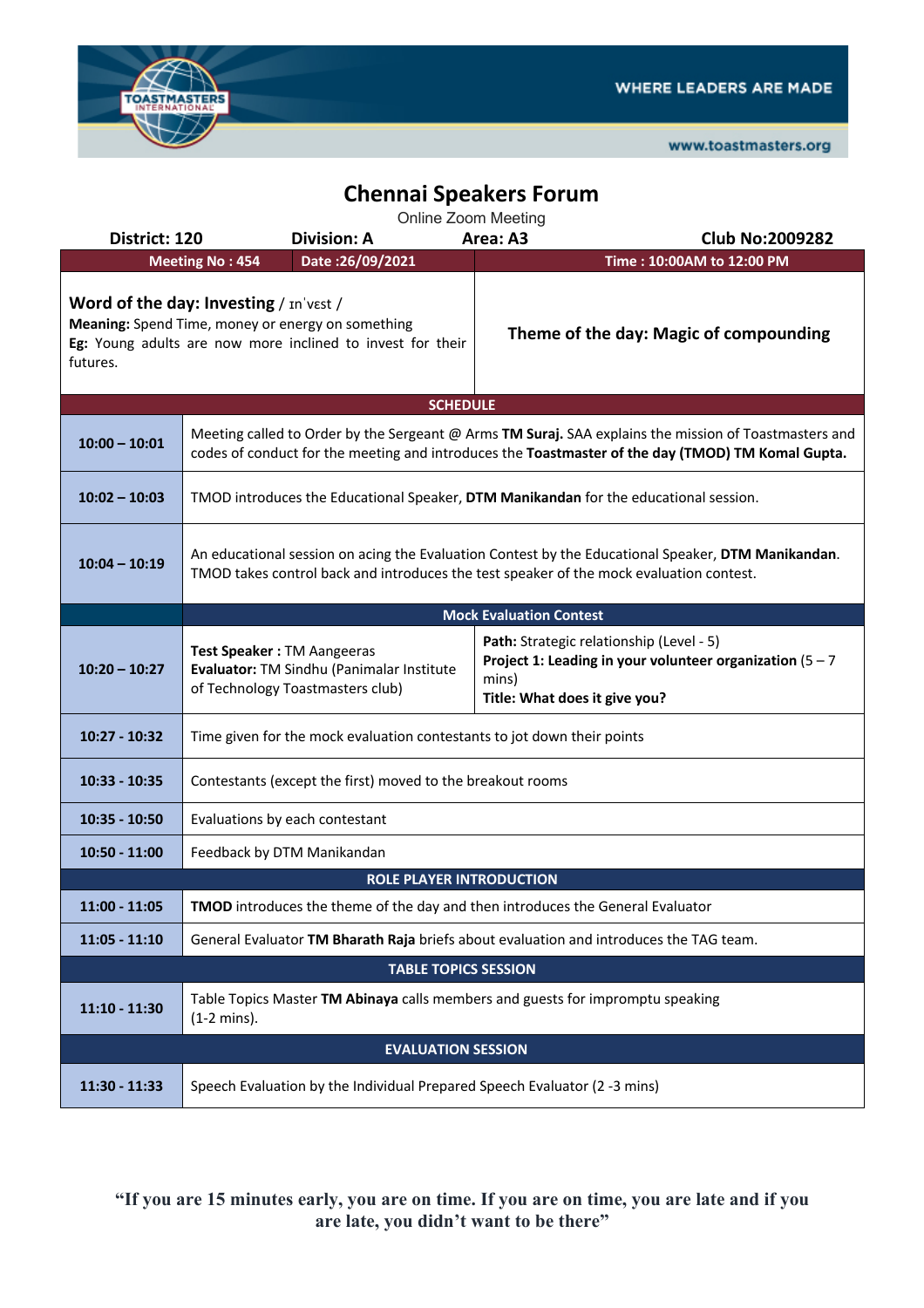| <b>TAG TEAM&amp; GE REPORT</b> |                                                                                                    |               |  |  |
|--------------------------------|----------------------------------------------------------------------------------------------------|---------------|--|--|
|                                | `Timer                                                                                             | - TM Adlin    |  |  |
|                                | <b>Ah Counter</b>                                                                                  | - TM Anirudh  |  |  |
| $11:33 - 11:40$                | Grammarian                                                                                         | - TM Lakshana |  |  |
|                                | General Evaluator TM Bharath Raja provides report about the meeting and hands over control back to |               |  |  |
|                                | TMOD.                                                                                              |               |  |  |
|                                |                                                                                                    |               |  |  |

| $11:40 - 11:45$ | <b>TMOD</b> concludes and hands control over to the Vice President of Education, <b>TM Srinath</b> |  |  |
|-----------------|----------------------------------------------------------------------------------------------------|--|--|
| $11:45 - 11:55$ | Address by each Excom Member(or proxies) about their experiences & their roles/teams.              |  |  |
| $11:55 - 12:00$ | Presiding Officer TM Aangeeras, SR4 announces recognitions.                                        |  |  |
|                 | Guest Feedback.                                                                                    |  |  |
|                 | Meeting adjourned to 3rd Oct, 2021.                                                                |  |  |

| <b>OFFICE BEARERS</b> |                                          |                  |                                          |  |  |  |
|-----------------------|------------------------------------------|------------------|------------------------------------------|--|--|--|
| <b>President</b>      | TM Aangeeras, SR4                        | VP               | TM Srinath, IP2                          |  |  |  |
|                       | president.chennaispeakersforum@gmail.com | <b>Education</b> | vpe.chennaispeakersforum@gmail.com       |  |  |  |
| VP-                   | <b>VP-Public</b><br>TM Komal, IP2        |                  | TM Vandana, SR5                          |  |  |  |
| Membership            | vpm.chennaispeakersforum@gmail.com       | <b>Relations</b> | vppr.chennaispeakersforum@gmail.com      |  |  |  |
| <b>Treasurer</b>      | TM Krishnamoorthy, VC2                   | Secretary        | TM Velarasan, DL1                        |  |  |  |
|                       | treasurer.chennaispeakersforum@gmail.com |                  | secretary.chennaispeakersforum@gmail.com |  |  |  |
| Sgt. At Arms          | <b>TM Suraj</b>                          | Imm. Past        | TM Supraja Ashok, CC, CL                 |  |  |  |
|                       | saa.chennaispeakersforum@gmail.com       | President        |                                          |  |  |  |

**Membership Queries:** To become a member and any membership queries, please contact the below:

**TM Komal Gupta,** Vice President - Membership, Mobile: +91-9384663969

Email: vpm.chennaispeakersforum@gmail.com

**Next Meeting - booking of roles:** To book speaking slots and role assignments, please contact

**TM Srinath,** Vice President - Education, Mobile: +91- 7010103834

Email: vpe.chennaispeakersforum@gmail.com

Members are requested to renew their membership as soon as possible if you have not done so. Members can

pay their dues to our Treasurer or can do an online transfer to the below account

in chennai speakers forum toastmaster club

**D** chennaispeakersforum

**Account Name:** Chennai Speakers Forum

**Account Number:** 15210100052628 (One-Five-Two -One-Zero-One-3 Zero's-Five-Two-Six-Two-Eight) **IFSC Code:** FDRL0001521Federal Bank, ValluvarKottam High Road, Nungambakkam, Chennai – 600034.